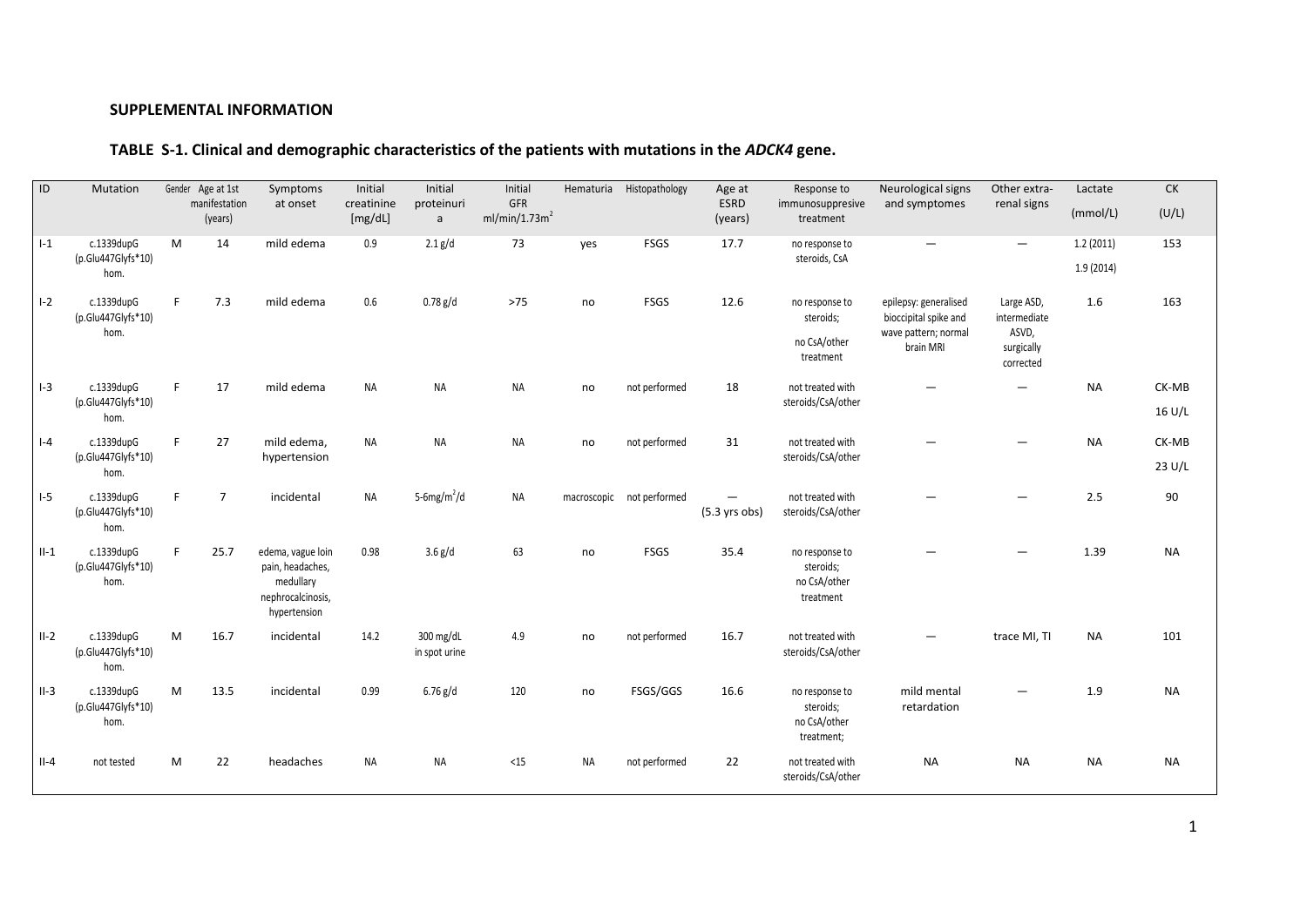| $III-1$ | c.293T>G<br>(p.Leu98Arg) hom.            | F           | 5.9  | incidental                               | 0.4       | 1.39 $g/m^2/d$            | $>75$     | no             | FSGS          | $\mathbb{L}^{\mathbb{L}}$ | partial response to<br>(8.4 yrs obs) steroids; partial response<br>to CsA | $\overline{\phantom{m}}$                   | primary<br>nocturnal<br>enuresis  | 0.9         | 99                                                    |
|---------|------------------------------------------|-------------|------|------------------------------------------|-----------|---------------------------|-----------|----------------|---------------|---------------------------|---------------------------------------------------------------------------|--------------------------------------------|-----------------------------------|-------------|-------------------------------------------------------|
| $III-2$ | c.293T>G<br>(p.Leu98Arg) hom.            | M           | 13.3 | mild edema                               | 0.6       | 2 g/m <sup>2</sup> /d     | $>75$     | no             | <b>FSGS</b>   | 14                        | partial response to<br>steroids                                           | $\overline{\phantom{0}}$                   | primary<br>nocturnal<br>enuresis  | 0.7         | 144                                                   |
| $IV-1$  | c.532C > T<br>(p.Arg178Trp) hom.         | M           | 14.3 | hypertension,<br>polyuria,<br>polidypsja | 14.6      | $1.5$ g/d                 | 7.5       | no             | FSGS          | 14.3                      | not treated with<br>steroids/CsA/other                                    |                                            | hypermetro<br>pia,<br>astigmatism | <b>NA</b>   | <b>NA</b>                                             |
|         |                                          |             |      |                                          |           |                           |           |                |               |                           |                                                                           |                                            | Pre-term<br>(born at<br>34wks)    |             |                                                       |
| $IV-2$  | c.532C>T<br>(p.Arg178Trp) hom.           | M           | 9.8  | mild edema,<br>hypertension              | 13.4      | $2.5$ g/d                 | 2.5       | no             | <b>FSGS</b>   | 9.8                       | not treated with<br>steroids/CsA/other                                    |                                            | hypermetro<br>pia,<br>astigmatism | <b>NA</b>   | <b>NA</b>                                             |
| $V-1$   | c.293T>G<br>(p.Leu98Arg) hom.            | F           | 13.5 | moderate<br>edema                        | 1.5       | +++ (dipstick)            | 64        | no             | FSGS/GGS      | 16.1                      | not treated with<br>steroids/CsA/other                                    | $\overline{\phantom{0}}$                   | lupus-like<br>symptoms            | $0.5 - 3.3$ | <b>NA</b>                                             |
| $V-2$   | c.293T>G<br>(p.Leu98Arg) hom.            | F.          | 27   | incidental                               | 0.51      | $0.38$ g/d                | 136       | no             | not performed | $(0.4$ yrs obs)           | not treated with<br>steroids/CsA/other<br>CoQ10                           |                                            |                                   | <b>NA</b>   | normal                                                |
|         |                                          |             |      |                                          |           |                           |           |                |               |                           | supplementation                                                           |                                            |                                   |             |                                                       |
| $VI-1$  | c.1339dupG<br>(p.Glu447Glyfs*10)<br>hom. | M           | 14.9 | chronic renal<br>failure                 | 15        | 1.3 $g/m^2/d$             | 3.5       | ves            | not performed | 14.9                      | not treated with<br>steroids/CsA/other                                    |                                            |                                   | <b>NA</b>   | 2098 at acute<br>renal<br>decompensation<br>69 (2014) |
| $VI-2$  | c.1339dupG<br>(p.Glu447Glyfs*10)<br>hom. | $\mathsf F$ | 13.2 | hypertension                             | 5.8       | $0.36$ g/mmol<br>uAlbCr   | 12        | yes<br>$(+++)$ | not performed | 13.2                      | not treated with<br>steroids/CsA/other                                    | Epilepsy (grand mal)<br>diagnosed at 10yrs |                                   | 0.9         | 88                                                    |
| $VI-3$  | c.1339dupG<br>(p.Glu447Glyfs*10)<br>hom. | M           | 18   | chronic renal<br>failure                 | <b>NA</b> | <b>NA</b>                 | <b>NA</b> | <b>NA</b>      | not performed | 18                        | not treated with<br>steroids/CsA/other                                    |                                            |                                   | <b>NA</b>   | <b>NA</b>                                             |
| $VI-4$  | c.1339dupG<br>(p.Glu447Glyfs*10)<br>hom. | M           | 9    | incidental,<br>asymptomatic              | 0.53      | 0.044<br>g/mmol<br>uAlbCr | 142       | no             | not performed | —<br>(0.3 yrs<br>obs)     | not treated with<br>steroids/CsA/other<br>CoQ10<br>supplementation        |                                            |                                   | 1.1         | 78                                                    |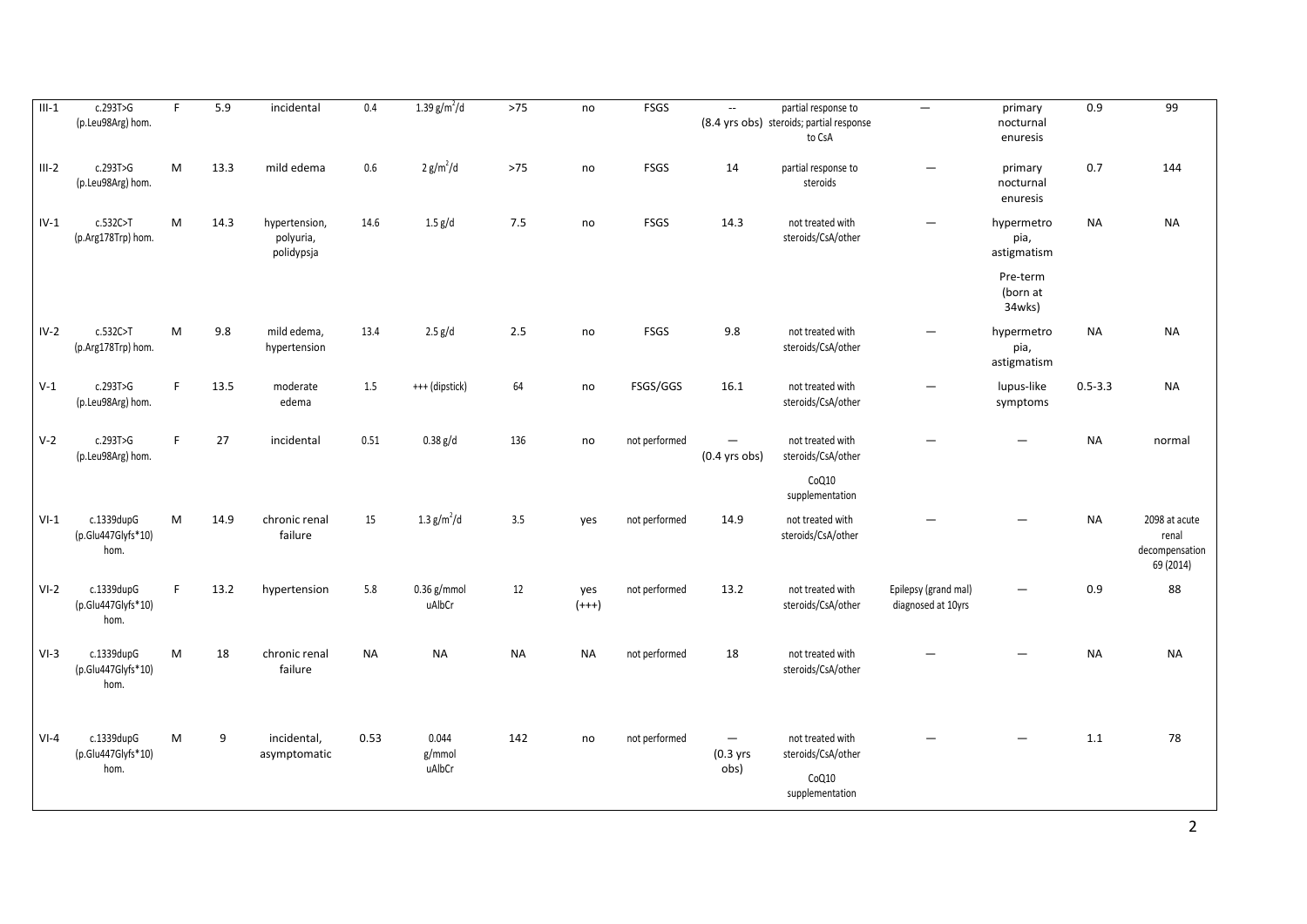| $VII-1$  | c.748G>A<br>(p.Asp250Asn) hom.                                           | M | 16.9 | hypertension,<br>headaches                                             | 2.5       | $2.64 g/m^2/d$             | 28             | yes | <b>FSGS</b>            | 17.4 | no response to<br>steroids;<br>no CsA/other<br>treatment |                                                                                                                                       | $\overline{\phantom{0}}$                | <b>NA</b> | <b>NA</b>                                                     |
|----------|--------------------------------------------------------------------------|---|------|------------------------------------------------------------------------|-----------|----------------------------|----------------|-----|------------------------|------|----------------------------------------------------------|---------------------------------------------------------------------------------------------------------------------------------------|-----------------------------------------|-----------|---------------------------------------------------------------|
| $VII-2$  | c.748G>A<br>(p.Asp250Asn) hom.                                           | F | 13.4 | mild edema,<br>hypertension,<br>headaches                              | 4.0       | $0.13$ g/m <sup>2</sup> /d | 15             | no  | <b>FSGS</b>            | 13.7 | no response to<br>steroids;<br>no CsA/other<br>treatment |                                                                                                                                       |                                         | <b>NA</b> | <b>NA</b>                                                     |
| $VIII-1$ | c.645delT<br>(p.Phe215Leufs*14)<br>hom.                                  | M | 15.1 | mild edema,<br>hypertension                                            | 7.4       | $0.18$ g/m <sup>2</sup> /d | 9.5            | no  | <b>FSGS</b>            | 15.8 | no response to<br>steroids;<br>no CsA/other<br>treatment |                                                                                                                                       |                                         | <b>NA</b> | <b>NA</b>                                                     |
| $IX-1$   | c.1199 1200dupA<br>(p.His400Asnfs*11)<br>hom.                            | M | 10.8 | edema                                                                  | <b>NA</b> | <b>NA</b>                  | <b>NA</b>      | no  | $FSGS - tip$<br>lesion | 15.9 | no response to<br>steroids;<br>no CsA/other<br>treatment |                                                                                                                                       |                                         | <b>NA</b> | <b>NA</b>                                                     |
| $X-1$    | c.929C>T<br>(p.Pro310Leu) htz;<br>c.1493 1494CC>AA<br>(p.Ala498Glu) htz. | F | 5.1  | incidental                                                             | 0.83      | 0.3 g/d                    | 57             | no  | <b>FSGS NOS</b>        | 13.6 | not treated with<br>steroids/CsA/other                   | Generalized seizures<br>2° to hypertension<br>while on PD; brain<br>MRI: PRES; inconstant<br>defects of visual fields;<br>agoraphobia |                                         | 0.81      | 38                                                            |
| $XI-1$   | c.645delT<br>(p.Phe215Leufs*14)<br>hom.                                  | M | 14.2 | edema,<br>fatigue,<br>chronic renal<br>failure and 2°<br>heart failure | 18.4      | $0.56$ g/mmol<br>uPCr      | $\overline{4}$ | no  | <b>FSGS NOS</b>        | 15.2 | not treated with<br>steroids/CsA/other                   | $\overline{\phantom{0}}$                                                                                                              | retinitis<br>pigmentosa;<br>hypospadias | <b>NA</b> | 1179 at acute renal<br>decompensation and<br>2° heart failure |
| $XII-1$  | c.1339dupG<br>(p.Glu447Glyfs*10)<br>hom.                                 | M | 17.6 | chronic<br>renal failure                                               | <b>NA</b> | 'nephrotic<br>-range'      | <b>NA</b>      | yes | cFSGS                  | 18.0 | no response to<br>steroids, MMF                          |                                                                                                                                       |                                         | <b>NA</b> | <b>NA</b>                                                     |

### **Legend:**

NA – not available; hom – homozygous; htz – heterozygous; M – male; F – female; uPCr – urinary protein/creatinine ratio; uAlbCr – urinary albumin/creatinine ratio; FSGS – focal segmental glomerulosclerosis; cFSGS – collapsing FSGS; NOS – non otherwise specified; GGS – global glomerulosclerosis; ESRD – end-stage renal disease; CsA – *ciclosporin A*; MMF – *Mycophenolate mofetil*; PD – peritoneal dialysis; US – ultrasound; MRI – magnetic resonance imaging; EEG – electroencephalography; PRES – *posterior reversible encephalopathy syndrome;* MI – mitral insufficiency; TI – triscuspid insufficiency; ASD – atrial septum defect; ASVD – atrioventricular septal defect; CK – creatine kinase; CK-MB – creatine kinase MB isoenzyme;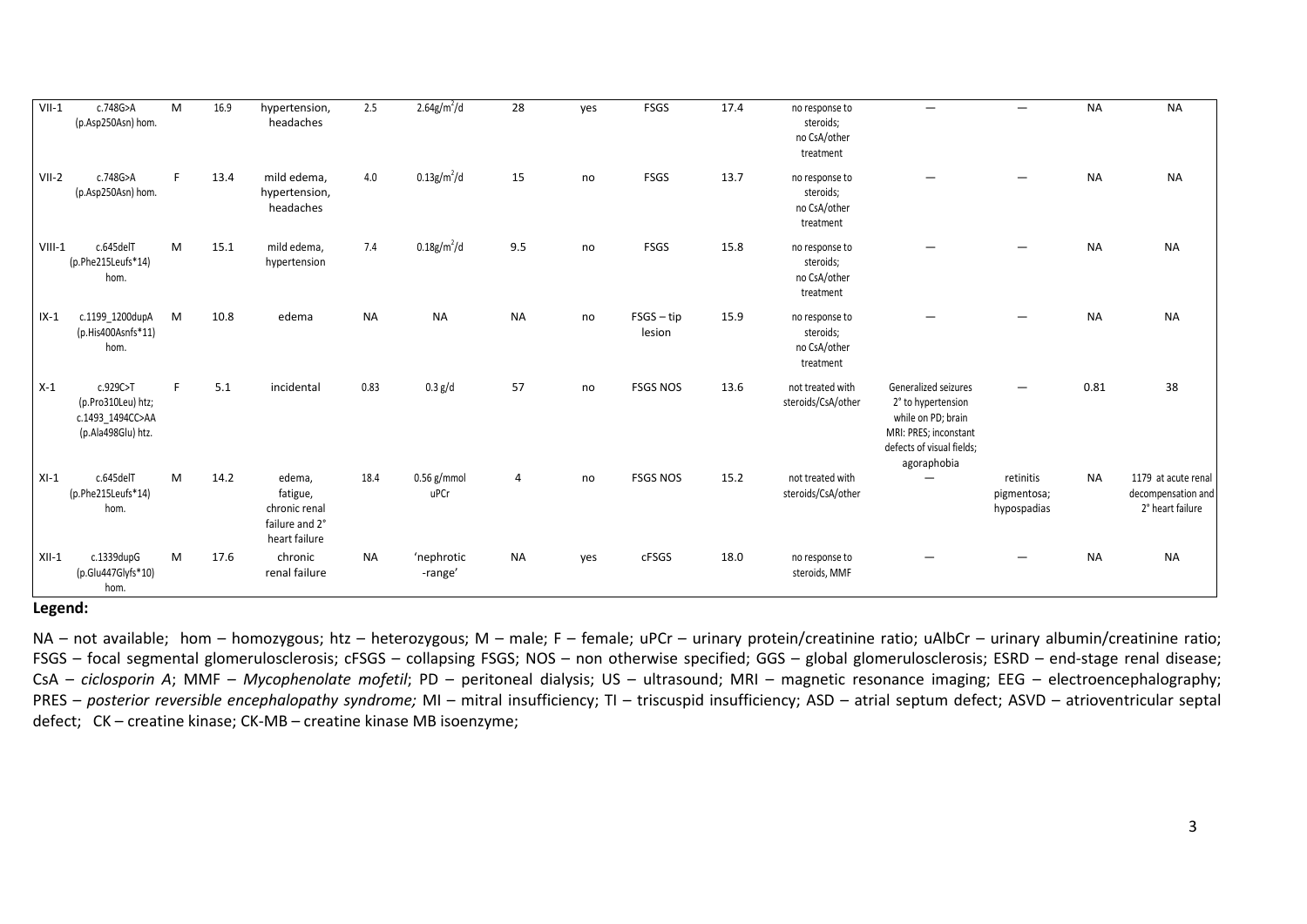## **S-2 Detailed clinical information on the subjects placed on CoQ10 supplementation at early stage of** *ADCK4* **glomerulopathy.**

**Patient VI-4** was diagnosed with mild albuminuria at still normal GFR at 9 years of age. After mutation confirmation he received CoQ10 supplementation at 30mg/kg per day. Six weeks later albuminuria had dropped by 80%. The patient complained of mild side effects of treatment including loss of appetite and abdominal pain.

**Patient V-2** was diagnosed with mild proteinuria at age 27 years. After confirmation of the mutation she received CoQ10 at a starting dose of 10mg/kg per day. Albuminuria decreased by approximately 50% within 6 weeks. Moreover, she subjectively reported better physical fitness and reduced fatigue and weakness. The patient refused to increase the COD10 dose to the recommended 30 mg/kg/d due to financial constraints.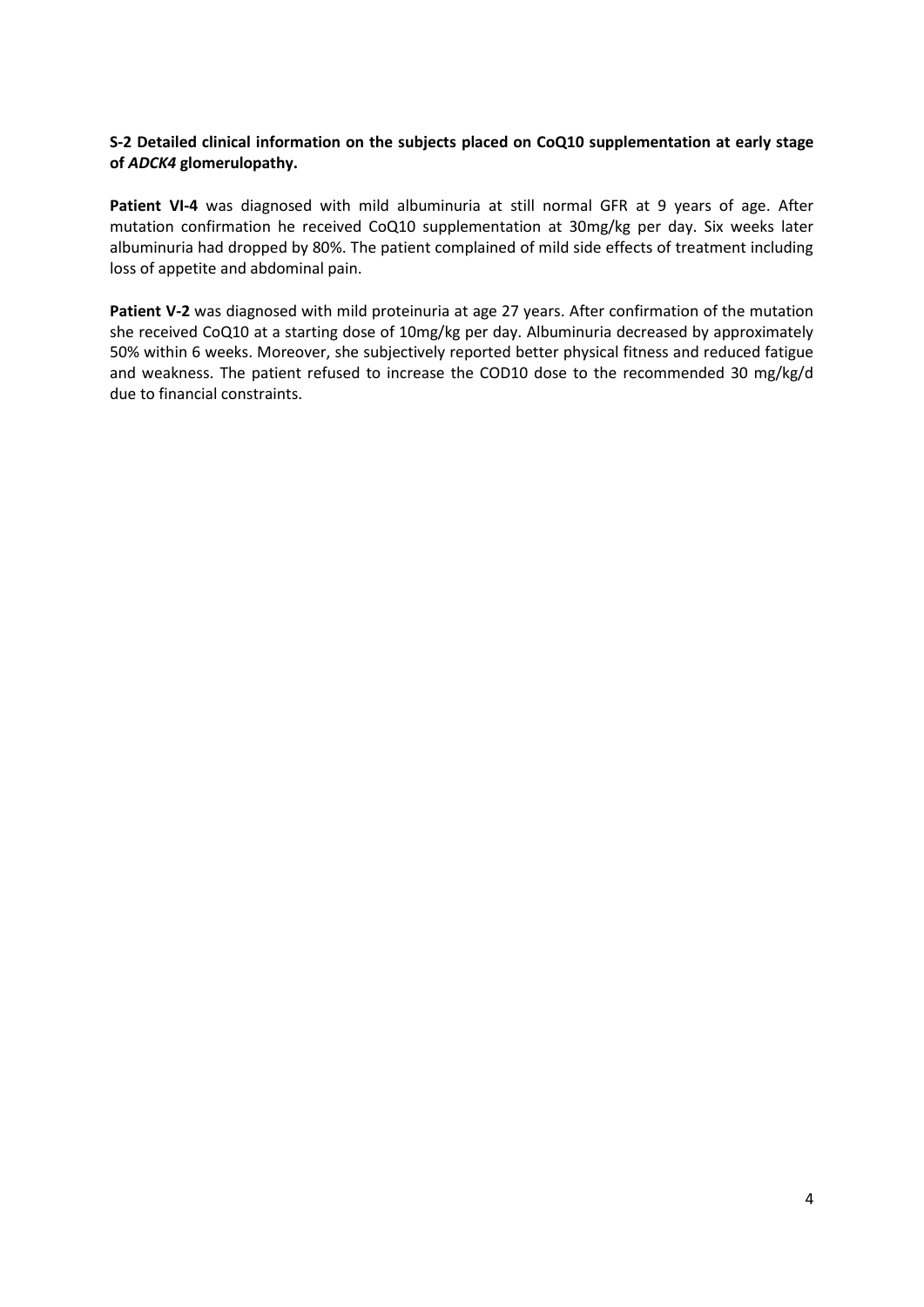## **Figure S-3. Family Pedigrees**

Family pedigrees showing affected members with confirmed *ADCK4*-related glomerulopathy.

Due to limited space and/or scarce family information, some family members are shown jointly (i.e. the number of siblings is indicated by the corresponding digit within the ideogram).

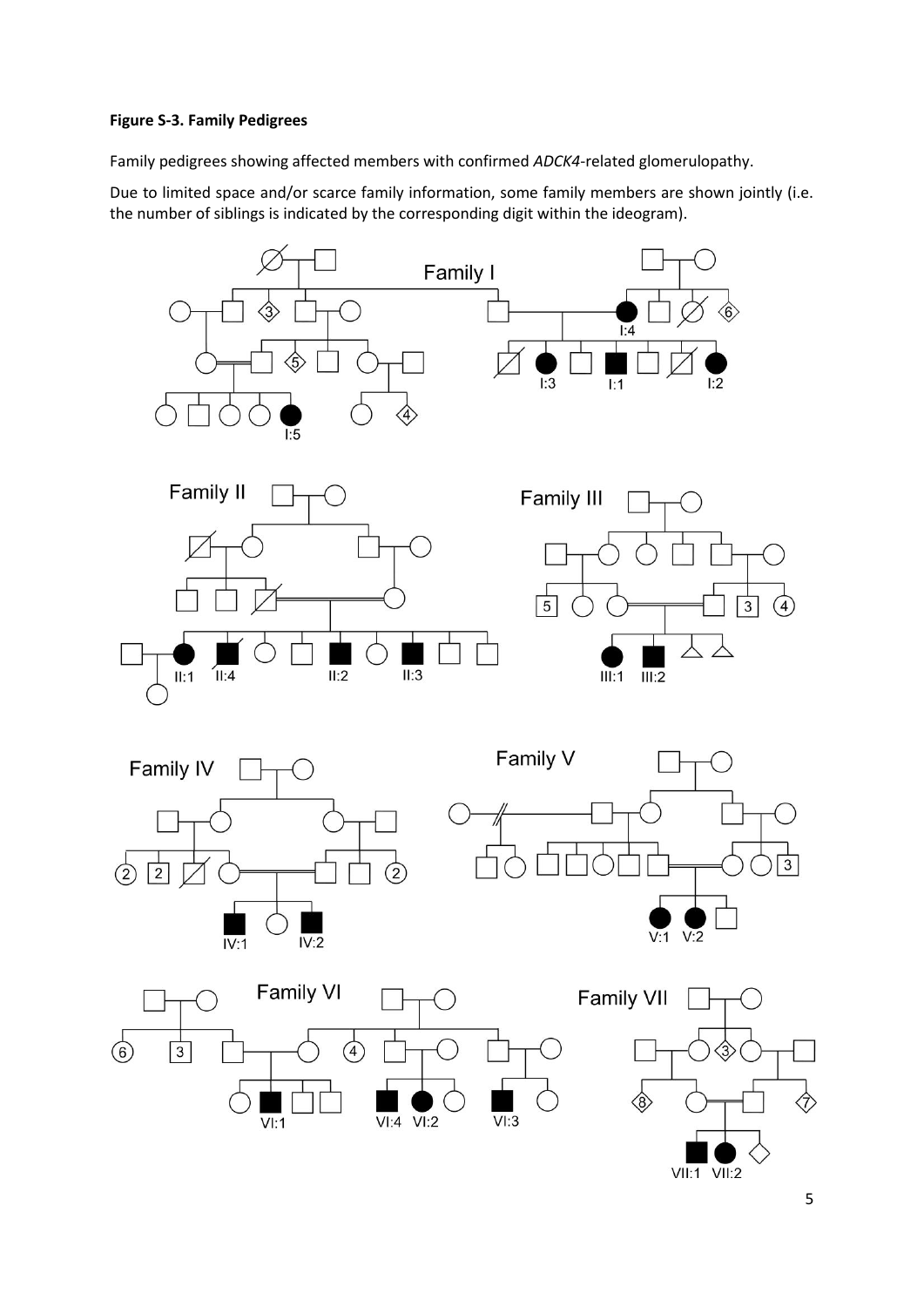## **S-4 EVALUATION OF THE PATHOGENIC CHARACTER OF THE DETECTED NOVEL SEQUENCE VARIANTS**

## *A*. *In-silico analyses of the effect on protein structure and function*

The absence of structural information for ADCK4 precludes detailed assessment of mutation effects on protein structure and function (Protein Data Bank; PDB last accessed 12 Oct, 2014). Nevertheless, the variants are highly likely to be pathogenic in view of the results obtained from a number of *insilico* prediction tools (as summarized in Table 1):

- 1. Three databases, namely ExAC, NHLBI ESP and 1000Genomes, comprising jointly sequencing information of  $\sim$  70,000 individuals were searched to estimate minor allele frequency of the detected variants. The three missense variants were found to be **novel**, while c.1339dupG allele has been reported at a frequency of 3:100,000. The latter is in line with our observation that this variant is present in general Turkish population with an estimated frequency of  $\sim$ 3:1,000 (Table 1). It most likely points towards a putative **founder effect** in the local population. Indeed, this *ADCK4* mutation was found in homozygous state in four apparently unrelated Kurdish families originating from a region in South Eastern Turkey.
- 2. Multiple-alignment analysis of orthologs of ADCK4 from different species was performed using ClustalW algorithm in order to identify conserved amino acid residues. c.293T>C is predicted to produce a residue change from hydrophobic leucine to hydrophilic arginine in a highly conserved lipophilic helical transmembrane domain. The predicted change most likely disturbs the location of helical structure as it changes its hydrophobicity profile significantly, probably causing its misplacement in the membrane. c.929C>T is predicted to affect another highly conserved residue, Pro310 lying in the critical ABC1 sub-domain of the protein kinase. The exceptional conformational rigidity of proline affects the secondary structure of protein near a proline residue. Its replacement by a hydrophobic branched-chain leucine possibly would result in disruption of the domain structure and hence its proper functioning. The third missense variant c.1493 1494CC>AA is predicted to affect an evolutionarily not conserved alanine residue at the C-terminal part of the protein. Nevertheless, the residue lies adjacent to a region of high homology and the steric hindrance caused by significantly bigger side chain of glutamine may influence protein folding in that region. The forth variant c.1339duG results in a frameshift and leads to premature truncation of the predicted protein.
- 3. The three most commonly used bioinformatical predictors of variants' pathogenecity, namely PolyPhen-2 [\(http://genetics.bwh.harvard.edu/pph2/\)](http://genetics.bwh.harvard.edu/pph2/), SIFT [\(http://sift.jcvi.org/\)](http://sift.jcvi.org/) and Mutation Taster [\(http://www.mutationtaster.org/\)](http://www.mutationtaster.org/) predicted all novel variants to be highly deleterious (Table 1). The only exception regarded p.Ala498Glu substitution, that was classified as pathogenic by SIFT and Mutation Taster but tolerable by PolyPhen-2.

## B. *Verification of splicing signals*

The effect of the detected mutations on pre-mRNA splicing was performed using web *in silico* predictor Human Splicing Finder 3.0 [\(http://www.umd.be/HSF3/\)](http://www.umd.be/HSF3/) to estimate possible alterations in either exonic splicing enhancer or the splice site acceptor/donor motifs. All variants were identified as having potential effect on splicing. The results of the analyses are summarized in the Table 1.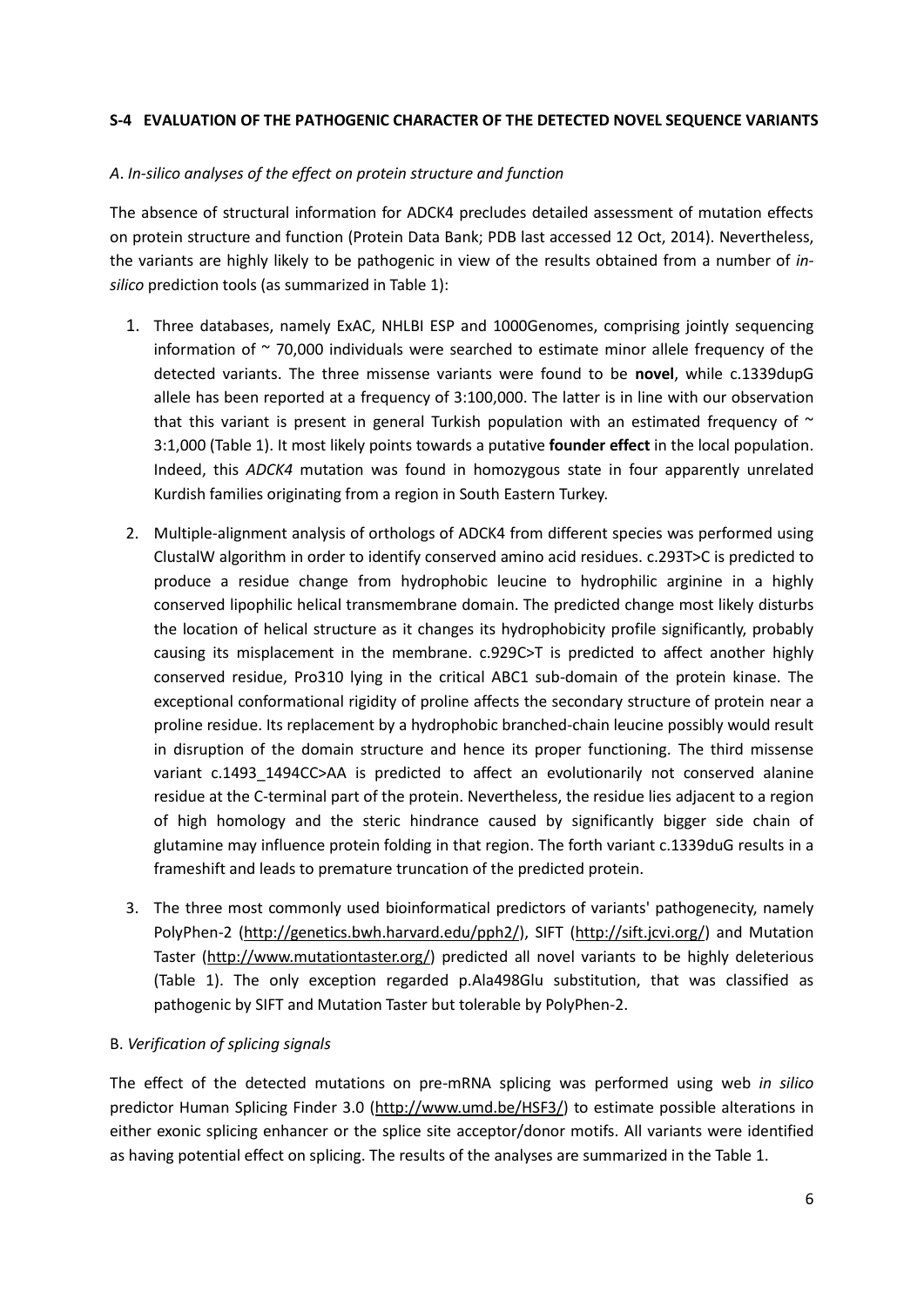#### **S-5 DETAILED METHODS DESCRIPTION**

## **Sanger sequencing**

DNA was extracted from peripheral blood following the standard phenol-chloroform protocol or using commercially available kits (Qiagen; Hilden, Germany). The exons of *ADCK4* gene with mutations identified by high-throughput sequencing together with their adjacent intronic junctions were analyzed by direct sequencing using ABI3130 Genetic Analyser (Applied Biosystems, Foster City, CA). The NCBI 544aa isoform A of *ADCK4* (NM\_024876.3), corresponding to ENSEMBL transcript ENST00000324464 (ENSG00000123815) was used as reference sequence.

### **Homozygosity mapping**

In Family I, the index patient (I-3) and her relatives (cases: I-1, I-2 and five non-affected members of the family) were genotyped using 250K SNP array (Affymetrix, Santa Clara, CA) according to the manufacturer's protocol. Genotype files (CHP files) were generated with Affymetrix GTYPE software and were transferred to the VIGENOS (Visual Genome Studio) program (Hemosoft, Ankara, Turkey), which facilitates visualization of a large quantity of genomic data in comprehensible visual screens. We identified only one uninterrupted homozygous region across the genome, which was located on chromosome 19.

## **Exome Capture and Sequencing**

Illumina system (Illumina, San Diego, CA) was used for whole-exome sequencing experiments. Genomic DNA samples were prepared for sequencing by using the Illumina TruSeq Sample Preparation kit. Exonic regions of the samples were captured by Illumina TruSeq Exome Enrichment Kit. Illumina TruSeq PE Cluster Kit v3-cBot-HS was used for paired-end cluster generation and TruSeq SBS Kit v3-HS reagent kit used for sequencing the post-capture libraries. Initial clustering was performed on an Illumina cBot machine. Paired-end sequencing was done on an Illumina HiSeq 2000 system with read length of 104. All procedures were carried out according to the manufacturer's instructions. Base calling and image analysis was done using Illumina's Real Time Analysis software version 1.13 with default parameters.

## **High-throughput Sequencing**

Different approaches were performed. In the first one, all exons and adjacent intronic boundaries of *ADCK4* were targeted by a custom SeqCap EZ choice sequence capture library (NimbleGen, Madison, Wisconsin, USA) as part of a large NGS multi-gene panel for FSGS and related glomerulopathies and subsequently sequenced on an Illumina MiSeq or HiSeq platform according to the manufacturer's protocol and as described previously. Patients described in this manuscript were analyzed with an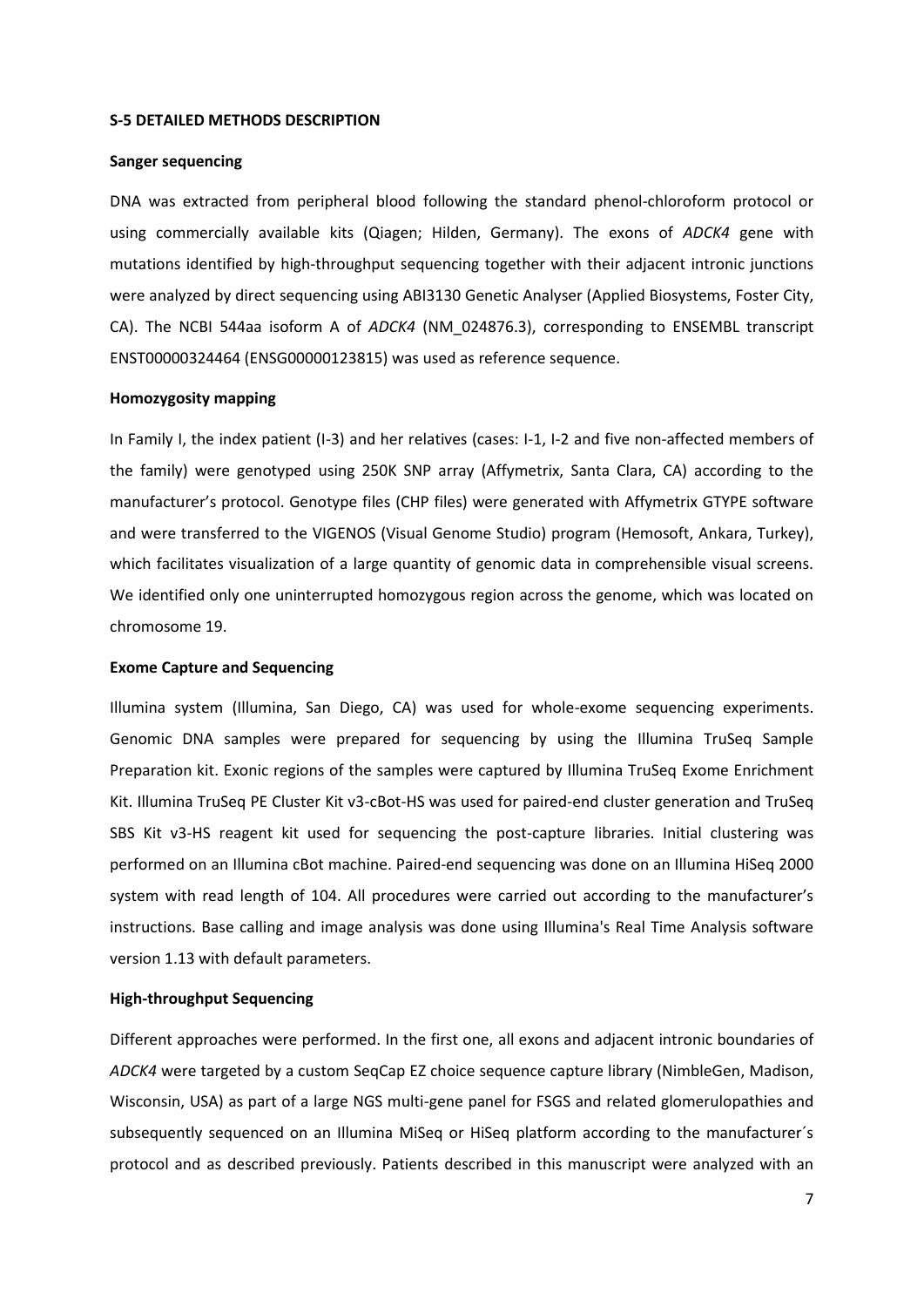average coverage of more than 200-fold. Bioinformatic analysis was performed using SeqPilot SeqNext module<sup>™</sup> (v3.5.2, JSI medical systems, Kippenheim, Germany) and in-house bioinformatic pipelines established at the Center for Human Genetics at Bioscientia. All mutations were confirmed by Sanger sequencing.

The second approach comprised a custom-designed multiplex PCR kit (MASTR FSGS, Multiplicom, Niel, Belgium) was used to amplify 546 coding exons of 31 glomerulopathy-related genes, *ADCK4* included. PCR performed on 8 to 16 different DNA samples were therefore barcoded, pooled and sequenced paired end (2x300 bp) with MiSeq® Reagent Kit v3 on the MiSeq System (Illumina, San Diego, CA) generating a maximum of 25 million reads and 15 Gb of sequence. The average coverage was more than 500-fold. The pilot study used the beta (evaluation) version of the kit, hence further technical description of the methodology remains confidential at this point.

### **Alignment, post-processing, calling and annotation**

Aligment was made by BWA. Downstream processing was carried out with the Genome Analysis Toolkit (GATK), SAMtools, and Picard, following documented best practices *(www.broadinstitute.org/ gatk/guide/topic?name=best-practices*). Variant calls were made both by the GATK Unified Genotyper and SAM-tools. The two calling sets were merged using GATK combined variant.

The variants were evaluated using a software system developed by the Paris Descartes University Bioinformatics platform. All the annotation processes were based on the Ensembl database (ver. 74), dbSNPs (ver. 135), EVS (ESP6500SI-V2), 1000 Genomes Project (release date: 21.05.2011), and local SNPs databases (>3000 full exomes).

## **Statistics**

STATISTICA 9.1 (StatSoft; Tulsa, OK, USA) was the data analysis software system used for statistical analyses. Frequencies were compared using chi-squared tests with continuity corrections or Fisher exact test with Freeman-Halton extension for 2x3 and 2x4 tables when applicable. For continuous variables, differences between groups were evaluated using Kruskal-Wallis test for global and Mann-Whitney U tests for pairwise comparisons. Kaplan-Meier survival probability estimates and log-rank tests were performed to estimate the effect of mutations on long-time kidney survival rates. Due to the exploratory character of the analysis, no adjustment for multiple comparisons was done.